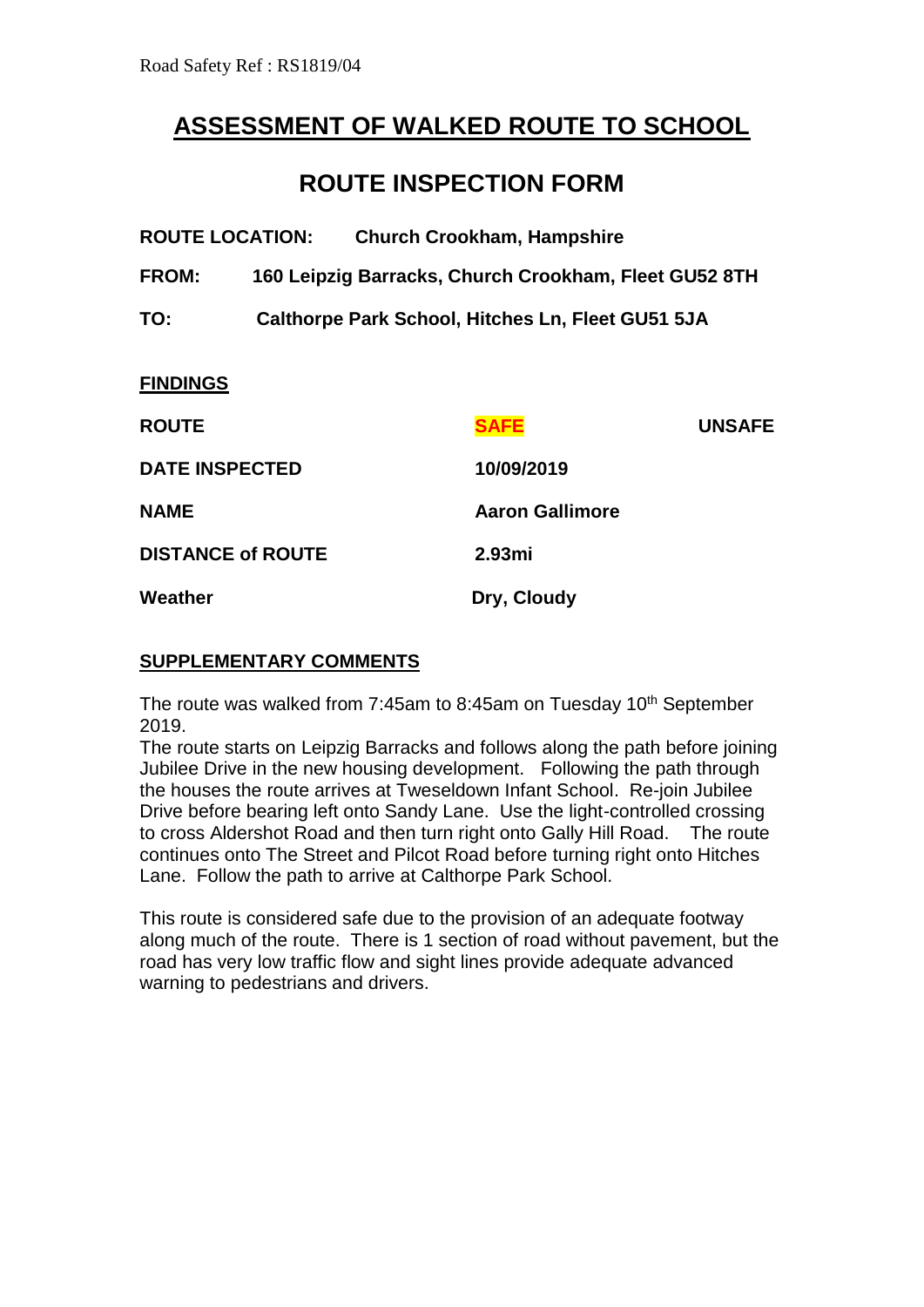Please see assessment notes below:

# 07:45 **160 Leipzig Barracks**

Turn left out of house and walk down path between houses. Follow path round to the right (past parked cars). Take care crossing and join Jubliee Drive.

Follow Jubilee Drive round and continue on the path. There is an access road between two houses. There is no pedestrian pavement, but the traffic flow is very low and there are adequate sightlines for driver and pedestrian. If a Vehicle approached there is room to keep out of the way.

### 07:50

The route follows a path past the community centre and play park and continues on towards Tweseldown School. Using this section of the route keeps the pedestrians away from Motor Traffic.

# 07:55

Cross Jubilee Drive and follow path round to join Sandy Lane. Be aware of the private driveways whilst heading up to Aldershot Road.

Use the light-controlled (next to The Wyvern Ph) to cross Aldershot Road. Make sure cars have stopped before entering road.

Take the next right turn to join Gally Hill Road.

Take care crossing two side-roads (Portland Dr, Ferndale Rd). Queuing traffic at Ferndale Road, but drivers letting pedestrians cross in gaps.

### 08:05

Continue on Gally Hill Road crossing the side-roads (Coxheath Rd, Copse Ln) and past the mini-roundabout (cross Malthouse Close). Be aware of private driveways.

Take care to cross Gally Hill Road to continue on footpath. There is a slight bend in the road but sufficient sight lines for pedestrians to see oncoming traffic. The road narrows as traffic must cross the bridge single file. No formal gap analysis was undertaken but sufficient gaps were evident for pedestrians to cross. Speed limit is 30mph.

### 08:25

Walk over the footbridge and continue onto 'The Street'. Follow along the footpath. Pedestrians need to cross 'The Street' to continue on footpath. This